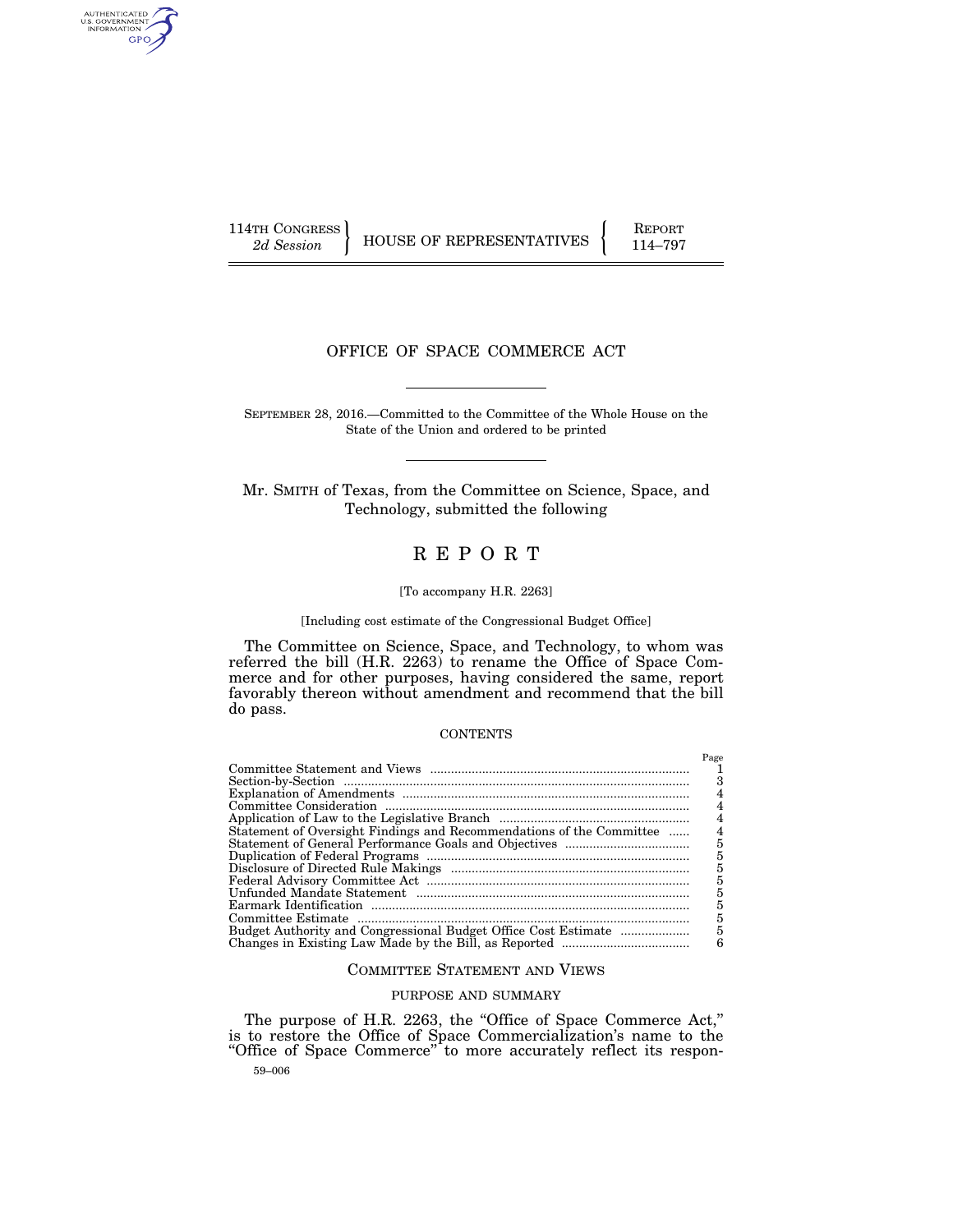sibilities and to expand the Office's responsibilities to include stewardship of the National Space-Based Position, Navigation, and Timing Coordination Office.

#### BACKGROUND AND NEED FOR LEGISLATION

The Office of Space Commercialization, currently funded within the National Oceanic and Atmospheric Administration (NOAA) and authorized within the Department of Commerce under the Technology Administration Title of 1998, is the principal unit for commercial space policy activities. This legislation restores the Office's original name, ''Office of Space Commerce,'' to more accurately reflect its commercial space responsibilities. In addition, the legislation seeks to update the Office's functions to reflect the current state of the U.S. commercial space industry. The legislation streamlines the functions of the Office to preserve flexibility for the Department in executing the Office's responsibilities. The legislation also expands the Office's responsibilities supporting the Positioning, Navigation, and Timing (PNT) policy to include its stewardship of the National Space-Based PNT Coordination Office.

#### LEGISLATIVE HISTORY

During the 113th and 114th Congresses, the House Committee on Science, Space, and Technology held 14 hearings and five markups relevant to commercial space initiatives. Four of those Committee proceedings were relevant to this legislation.

On November 20, 2013, the Subcommittee on Space held a hearing titled "Commercial Space." The hearing examined ways in which companies are utilizing federal support and government policies to grow their commercial businesses in space launch, communications, GPS, remote sensing, weather monitoring, suborbital tourism and science experimentation, and human spaceflight. The witnesses addressed what government policies would be helpful to the U.S. commercial space industry. Witnesses also addressed the policies contained in H.R. 3038, the Suborbital and Orbital Advancement and Regulatory Streamlining (SOARS) Act. The first witness panel consisted of the Honorable Kevin McCarthy, Majority Whip of the U.S. House of Representatives. The second panel consisted of: Ms. Patricia Cooper, President of the Satellite Industry Association; Mr. Stuart Witt, CEO and General Manager of the Mojave Air and Space Port; and Dennis Tito, Chairman of the Inspiration Mars Foundation.

On February 4, 2014, the Subcommittee on Space held a hearing titled ''Necessary Updates to the Commercial Space Launch Act.'' The industry has grown since the passage of the Commercial Space Launch Act of 1984 (P.L. 98–575) thirty years ago, and this law has been amended several times since then. The Commercial Space Launch Act (CSLA) provides authority to the FAA to license launches and indemnify launch providers from third-party claims should an accident occur. The law also provides a framework for the FAA's authority. This hearing examined the various changes in the industry and what, if any, accompanying changes to the Commercial Space Launch Act may be needed going forward. The Committee heard from three witnesses: Dr. George Nield, Associate Administrator for Commercial Space Transportation at the Federal Aviation Administration; Dr. Alicia Cackley, Director of Financial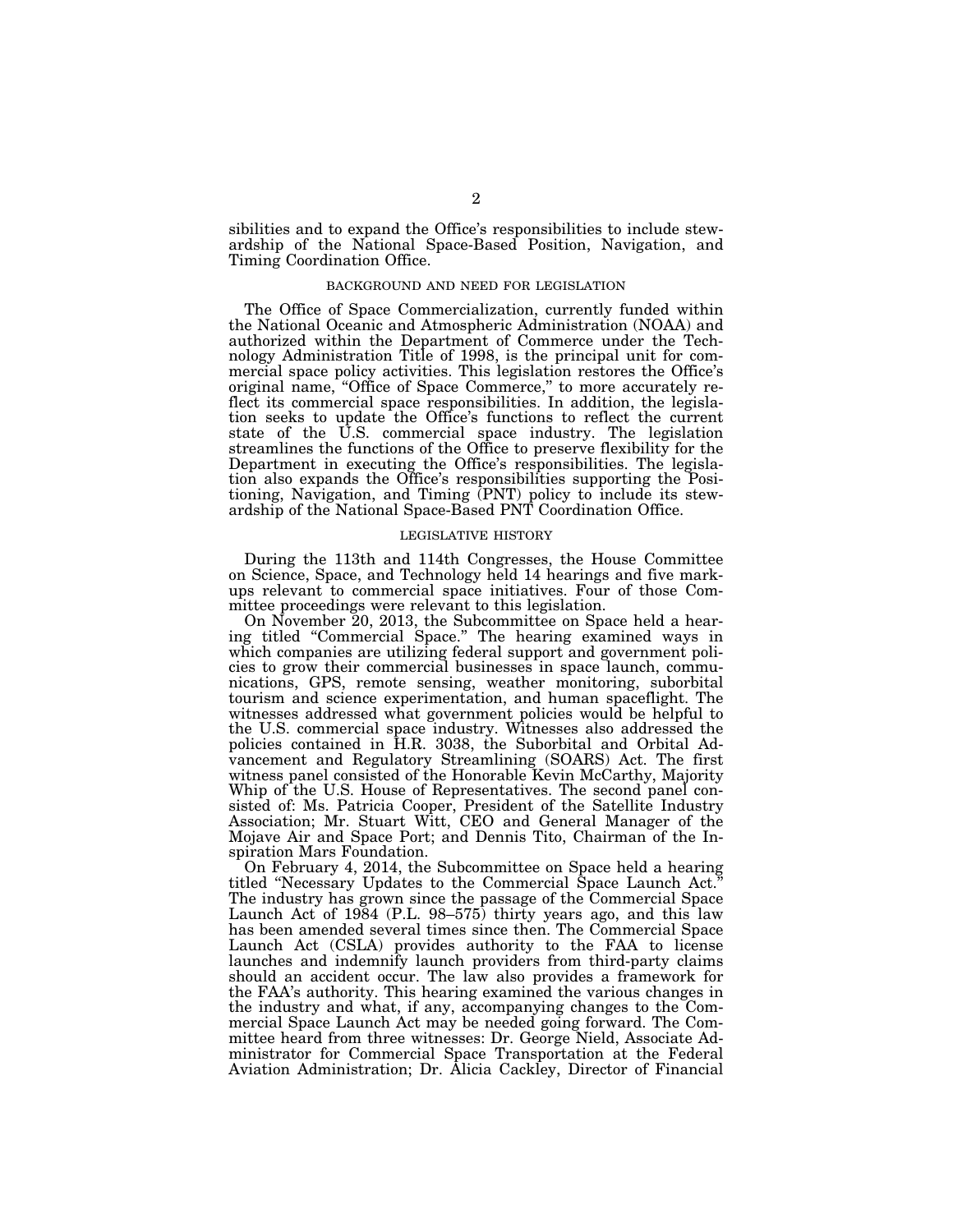Markets and Community Investment Team at the Government Accountability Office; and Dr. Henry Hertzfeld, Research Professor of Space Policy and International Affairs at the Elliot School of International Affairs at George Washington University.

On May 9, 2014, the Space Subcommittee held a hearing titled ''Space Traffic Management: How to Prevent a Real Life 'Gravity'.'' There are currently three agencies that play a primary role in tracking and mitigation of orbital debris that may be hazardous to operational satellites or life and property on Earth, if the debris is large enough upon reentering the Earth's atmosphere. The Joint Functional Component Command for Space (JFCC SPACE), part of the Department of Defense, is responsible for tracking orbital debris, the Federal Communications Commission (FCC) asserts jurisdiction for mitigating orbital debris from satellites, and the Federal Aviation Administration (FAA) regulates orbital debris from launch and reentry activities. This hearing explored the roles and responsibilities of the Department of Defense, FAA, and FCC in policing orbital debris, what authorities are currently granted by Congress to federal agencies, and how they coordinate these activities. The Subcommittee heard from five witnesses: Lt. Gen. John ''Jay'' Raymond—Commander, 14th Air Force, Air Force Space Command; and Commander, Joint Functional Component Command for Space, U.S. Strategic Command, Mr. George Zamka—Deputy Associate Administrator, Office of Commercial Space Transportation, Federal Aviation Administration, Mr. Robert Nelson—Chief Engineer, International Bureau, Federal Communications Commission, Mr. P.J. Blount—Adjunct Professor, Air and Space Law, University of Mississippi School of Law, and Mr. Brian Weeden—Technical Advisor, Secure World Foundation.

On September 10, 2014, the hearing titled ''Exploring Our Solar System: The ASTEROIDS Act as a Key Step'' gave the Committee an overview of the variety of issues facing the planetary science community, including challenges the community is facing due to the low inventories of Pu-238 for deep space missions, NASA's proposed budget for planetary science, and potential commercial interests. Witnesses were also asked to comment on H.R. 5063, the American Space Technology for Exploring Resource Opportunities In Deep Space (ASTEROIDS) Act. The Subcommittee heard from five witnesses: Dr. Jim Green, NASA Planetary Science Division Director, Dr. Jim Bell, Professor of Earth and Space Science Exploration, Arizona State University, and President, Board of Directors, The Planetary Society, Dr. Mark Sykes, CEO and Director, Planetary Science Institute, Professor Joanne Gabrynowicz, Professor Emerita, Director Emerita, Journal of Space Law Editor-in-Chief Emerita, University of Mississippi, Dr. Philip Christensen, Co-Chair, NRC Committee on Astrobiology and Planetary Science (CAPS), Chair, Mars Panel, NRC Planetary Decadal Survey, Regents Professor, Arizona State University.

#### SECTION-BY-SECTION

#### *Sec. 1. Short title*

Titles the Act the "Office of Space Commerce Act."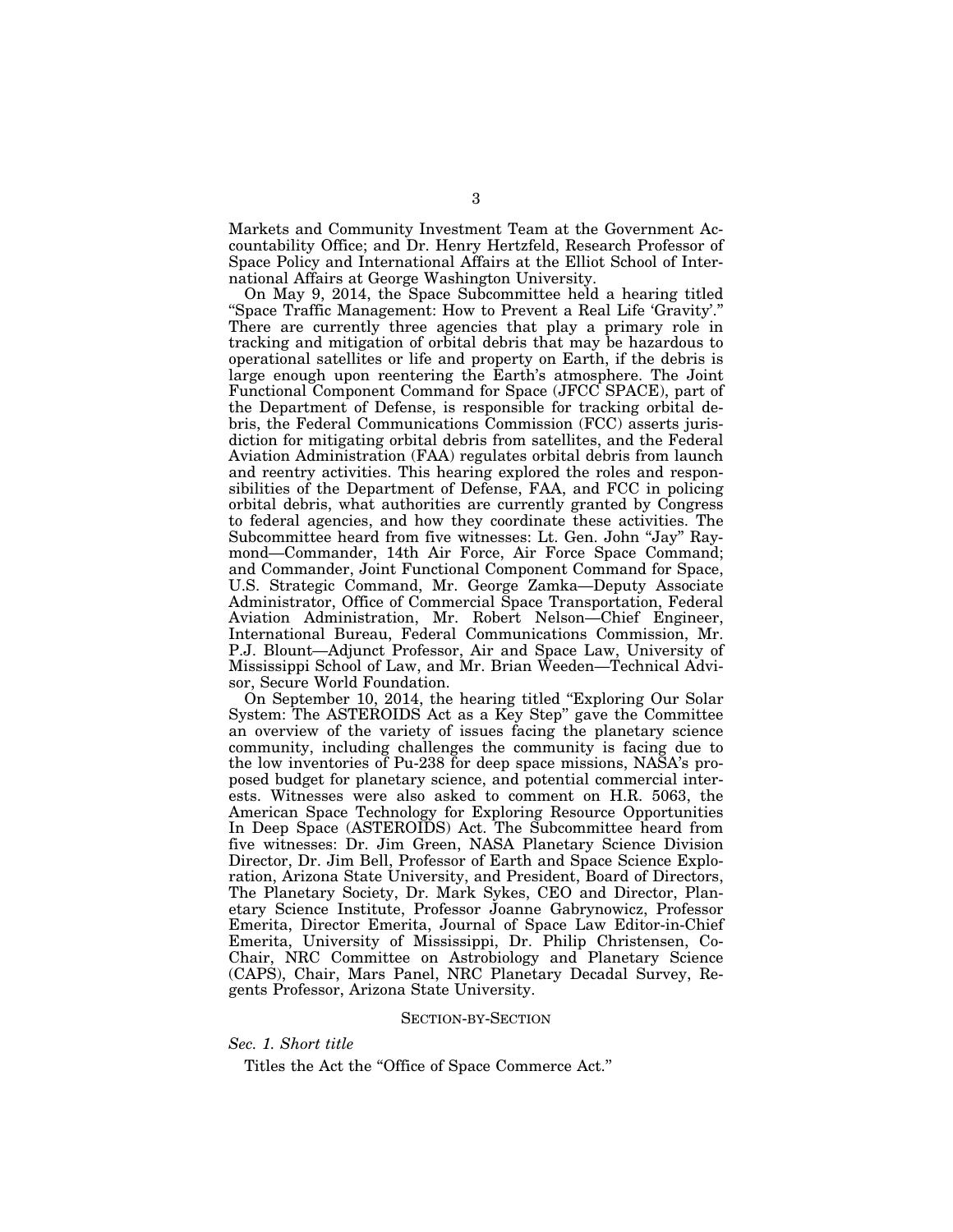#### *Sec. 2. Renaming of Office of Space Commercialization*

This section modifies Section 8(a) of the *Technology Administration Act of 1998* (51 U.S.C.  $\S 50702(a)$ ), to restore the original name of the Office to the ''Office of Space Commerce'' (rather than the ''Office of Space Commercialization''). The Office of Space Commercialization is the principal unit for space commerce policy activities within the Department of Commerce. The Office's mission is to foster the conditions for the economic growth and the technological advancement of the U.S. commercial space industry. This name change more accurately reflects the Office's core mission, which is to promote U.S. commerce (and not to commercialize space programs or projects).

#### *Sec. 3. Functions of the Office of Space Commerce*

This section modifies section 8(c) of the *Technology Administration Act of 1998* (51 U.S.C.  $\S 50702(c)$ ), to outline the functions of the Office of Space Commerce and reflect the current state of the U.S. space commerce industry. The functions are revised to include supporting the Administration's Positioning, Navigation, and Timing (PNT) national policy, stewardship of the National Space-Based PNT Coordination Office, and expanding commercial remote sensing and geospatial technology activities in coordination with relevant interagency organizations, for example, the Federal Geographic Data Committee (FGDC), Senior Management Oversight Committee (SMOC), Remote Sensing Interagency Working Group (RSIWG), PNT Executive Steering Group (ESG), and GPS International Working Group (GIWG).

#### EXPLANATION OF AMENDMENTS

During the Science, Space, and Technology Committee's markup of this legislation, no amendments to the bill were considered.

#### COMMITTEE CONSIDERATION

On May 13, 2015, the Committee met in open session and ordered reported favorably the bill, H.R. 2263, by voice vote, a quorum being present.

#### APPLICATION OF LAW TO THE LEGISLATIVE BRANCH

Section 102(b)(3) of Public Law 104–1 requires a description of the application of this bill to the legislative branch where the bill relates to the terms and conditions of employment or access to public services and accommodations. This bill restores the Office of Space Commercialization's name to the ''Office of Space Commerce.'' As such this bill does not relate to employment or access to public services and accommodations.

#### STATEMENT OF OVERSIGHT FINDINGS AND RECOMMENDATIONS OF THE COMMITTEE

In compliance with clause  $3(c)(1)$  of rule XIII and clause  $(2)(b)(1)$ of rule X of the Rules of the House of Representatives, the Committee's oversight findings and recommendations are reflected in the descriptive portions of this report.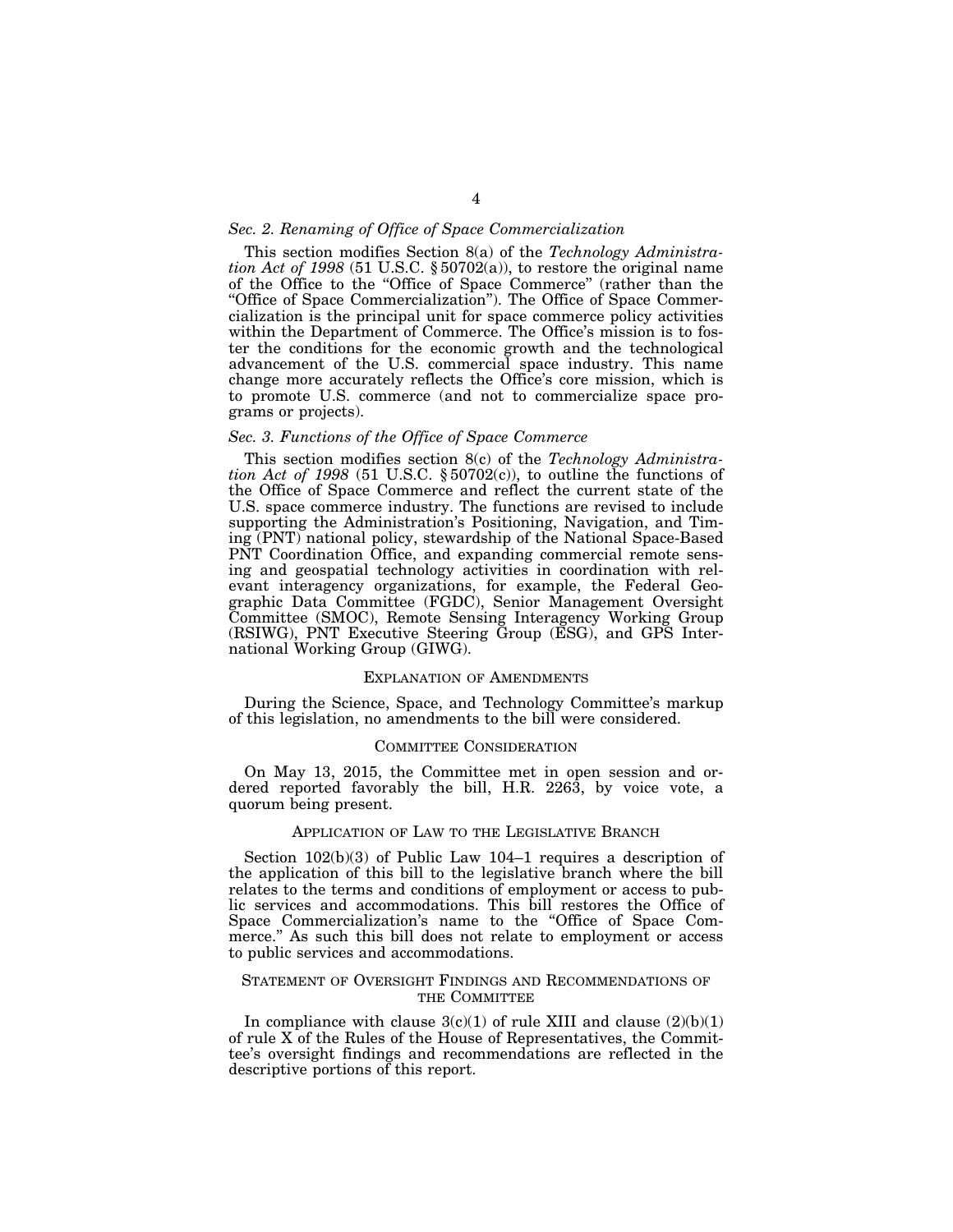#### STATEMENT OF GENERAL PERFORMANCE GOALS AND OBJECTIVES

H.R. 2263, the Office of Space Commerce Act, would restore the Office of Space Commercialization's name to the ''Office of Space Commerce.

#### DUPLICATION OF FEDERAL PROGRAMS

No provision of H.R. 2263 establishes or reauthorizes a program of the Federal Government known to be duplicative of another Federal program, a program that was included in any report from the Government Accountability Office to Congress pursuant to section 21 of Public Law 111–139, or a program related to a program identified in the most recent Catalog of Federal Domestic Assistance.

#### DISCLOSURE OF DIRECTED RULE MAKINGS

The Committee estimates that enacting H.R. 2263 does not direct the completion of any specific rule makings within the meaning of 5 U.S.C. 551.

#### FEDERAL ADVISORY COMMITTEE ACT

The Committee finds that the legislation does not establish or authorize the establishment of an advisory committee within the definition of 5 U.S.C. App., Section 5(b).

#### UNFUNDED MANDATE STATEMENT

Section 423 of the Congressional Budget and Impoundment Control Act (as amended by Section  $101(a)(2)$  of the Unfunded Mandates Reform Act, P.L. 104–4) requires a statement as to whether the provisions of the reported include unfunded mandates. In compliance with this requirement the Committee has received a letter from the Congressional Budget Office included herein.

#### EARMARK IDENTIFICATION

H.R. 2263 does not include any congressional earmarks, limited tax benefits, or limited tariff benefits as defined in clause 9 of rule XXI.

#### COMMITTEE ESTIMATE

Clause  $3(d)(2)$  of rule XIII of the Rules of the House of Representatives requires an estimate and a comparison by the Committee of the costs that would be incurred in carrying out H.R. 2263. However, clause  $3(d)(3)(B)$  of that rule provides that this requirement does not apply when the Committee has included in its report a timely submitted cost estimate of the bill prepared by the Director of the Congressional Budget Office under section 402 of the Congressional Budget Act.

#### BUDGET AUTHORITY AND CONGRESSIONAL BUDGET OFFICE COST ESTIMATE

With respect to the requirements of clause  $3(c)(2)$  of rule XIII of the Rules of the House of Representatives and section 308(a) of the Congressional Budget Act of 1974 and with respect to requirements of clause  $3(c)(3)$  of rule XIII of the Rules of the House of Represent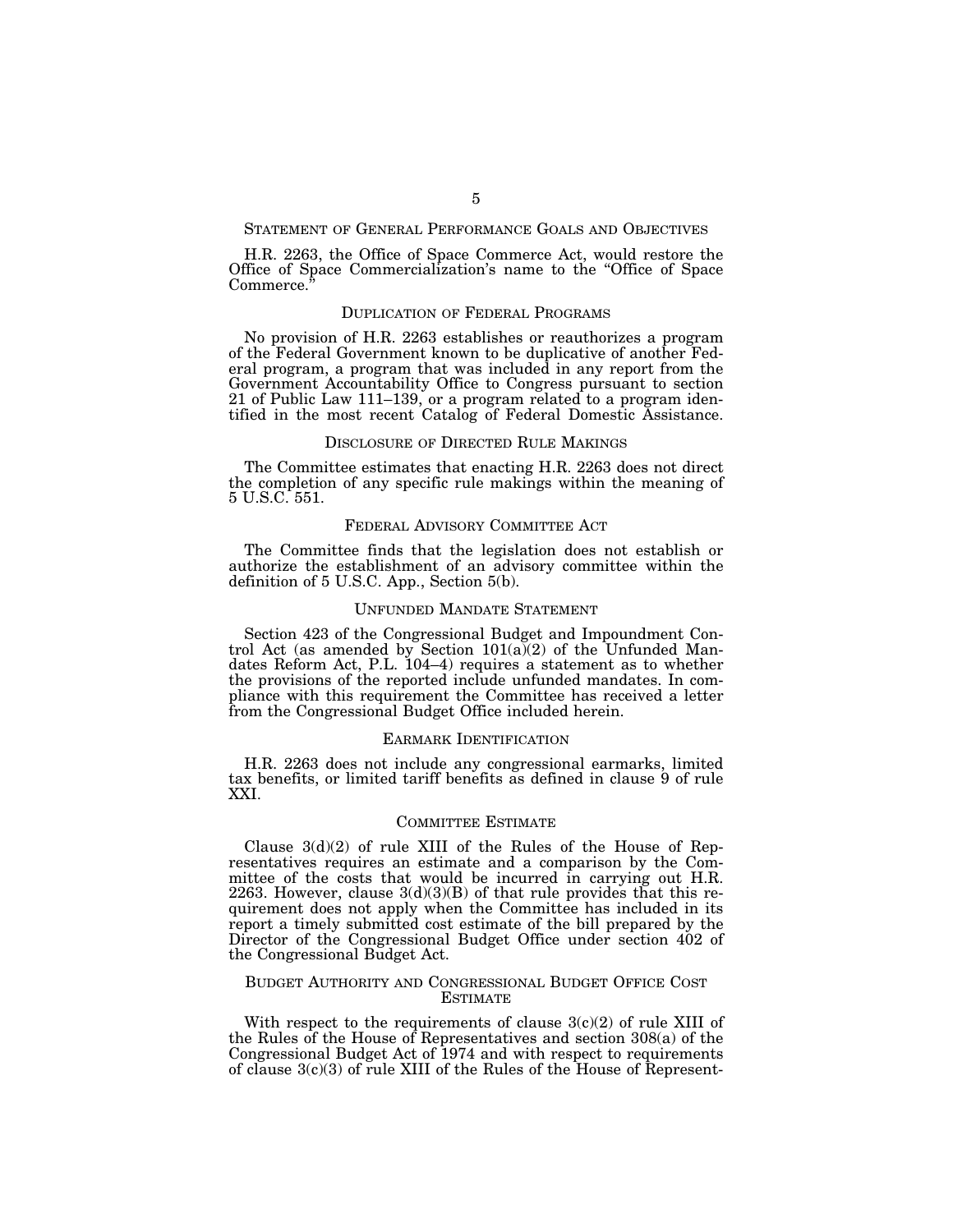atives and section 402 of the Congressional Budget Act of 1974, the Committee has received the following cost estimate for H.R. 2263 from the Director of Congressional Budget Office:

# U.S. CONGRESS, CONGRESSIONAL BUDGET OFFICE, *Washington, DC, May 18, 2015.*

#### Hon. LAMAR SMITH,

*Chairman, Committee on Science, Space, and Technology, House of Representatives, Washington, DC.* 

DEAR MR. CHAIRMAN: The Congressional Budget Office has prepared the enclosed cost estimate for H.R. 2263, the Office of Space Commerce Act.

If you wish further details on this estimate, we will be pleased to provide them. The CBO staff contact is Marin Burnett.

Sincerely,

# KEITH HALL, *Director.*

#### Enclosure.

#### *H.R. 2263—Office of Space Commerce Act*

H.R. 2263 would change the name of the Office of Space Commercialization in the Department of Commerce to the Office of Space Commerce and clarify the duties and responsibilities of the agency. CBO estimates that implementing H.R. 2263 would have no significant effect on the federal budget because it would not expand the duties of the existing office. Enacting H.R. 2263 would not affect direct spending or revenues; therefore, pay-as-you-go procedures do not apply.

H.R. 2263 contains no intergovernmental or private-sector mandates as defined in the Unfunded Mandates Reform Act and would not affect the budgets of state, local, or tribal governments.

The CBO staff contact for this estimate is Marin Burnett. The estimate was approved by Theresa Gullo, Assistant Director for Budget Analysis.

#### CHANGES IN EXISTING LAW MADE BY THE BILL, AS REPORTED

In compliance with clause 3(e) of rule XIII of the Rules of the House of Representatives, changes in existing law made by the bill, as reported, are shown as follows (existing law proposed to be omitted is enclosed in black brackets, new matter is printed in italic, and existing law in which no change is proposed is shown in roman):

#### **TITLE 51, UNITED STATES CODE**

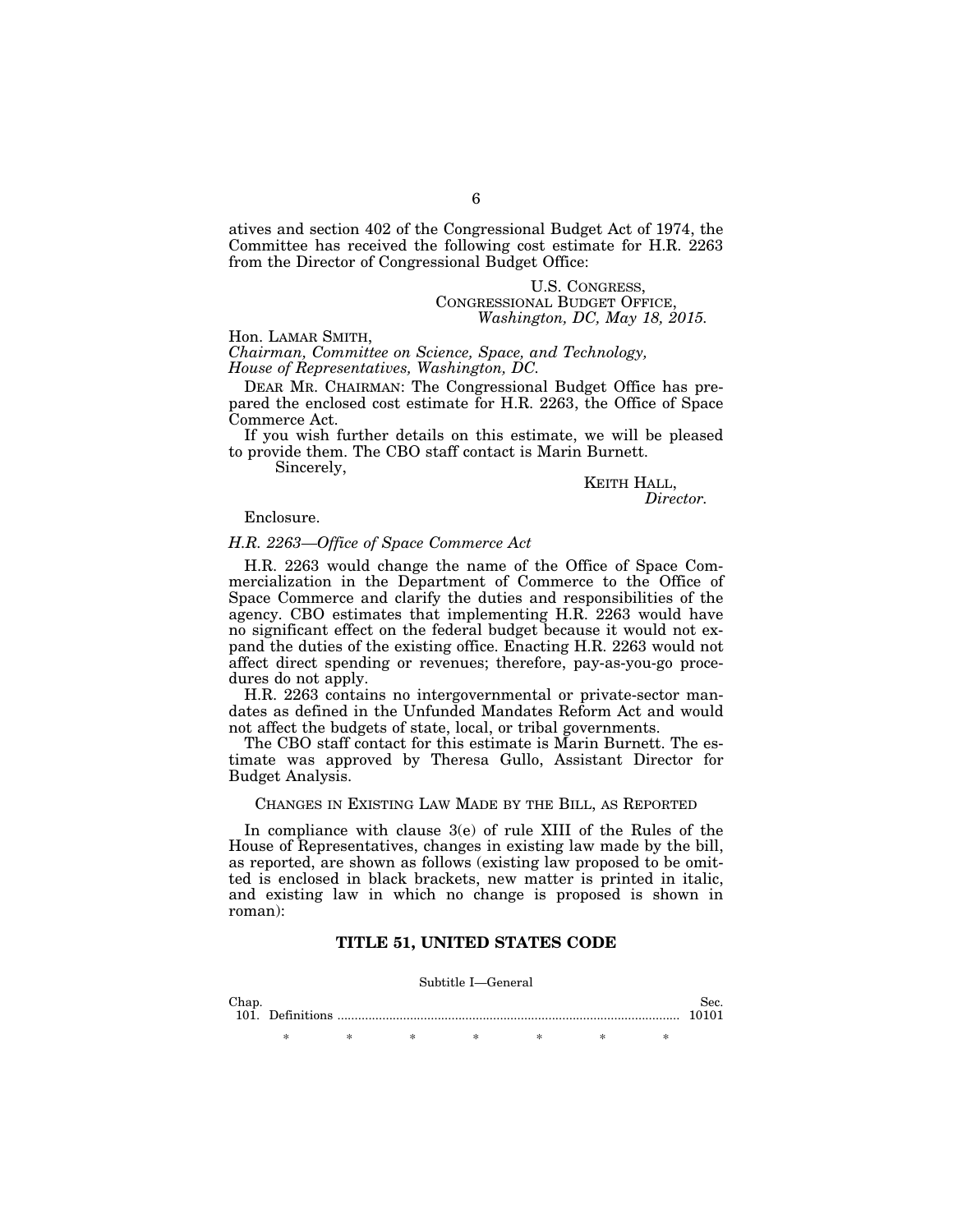Subtitle V—Programs Targeting Commercial Opportunities

|  | $\star$ |  |  |  |
|--|---------|--|--|--|
|  |         |  |  |  |

# **SUBTITLE V—PROGRAMS TARGETING COMMERCIAL OPPORTUNITIES**

### **CHAPTER 507—OFFICE OF SPACE**  ø**COMMERCIALIZATION**¿ *COMMERCE*

\* \* \* \* \* \* \*

#### **§ 50701. Definition of Office**

In this chapter, the term "Office" means the Office of Space **[Commercialization]** *Commerce* established in section 50702 of this title.

#### **§ 50702. Establishment**

(a) IN GENERAL.—There is established within the Department of Commerce an Office of Space [Commercialization] *Commerce*.

(b) DIRECTOR.—The Office shall be headed by a Director, who shall be a senior executive and shall be compensated at a level in the Senior Executive Service under section 5382 of title 5 as determined by the Secretary of Commerce.

(c) FUNCTIONS OF OFFICE.—The Office shall be the principal unit for the coordination of space-related issues, programs, and initiatives within the Department of [Commerce.] Commerce, *including to—* 

*(1) foster the conditions for the economic growth and technological advancement of the United States space commerce industry;* 

*(2) coordinate space commerce policy issues and actions within the Department of Commerce;* 

*(3) represent the Department of Commerce in the development of United States policies and in negotiations with foreign countries to promote United States space commerce;* 

*(4) promote the advancement of United States geospatial technologies related to space commerce, in cooperation with relevant interagency working groups; and* 

*(5) provide support to Federal Government organizations working on Space-Based Positioning Navigation, and Timing policy, including the National Coordination Office for Space-Based Position, Navigation, and Timing.* 

(d) DUTIES OF DIRECTOR.—The primary responsibilities of the Director in carrying out the functions of the Office shall include—

(1) promoting commercial provider investment in space activities by collecting, analyzing, and disseminating information on space markets, and conducting workshops and seminars to increase awareness of commercial space opportunities;

(2) assisting United States commercial providers in the efforts of those providers to conduct business with the United States Government;

7